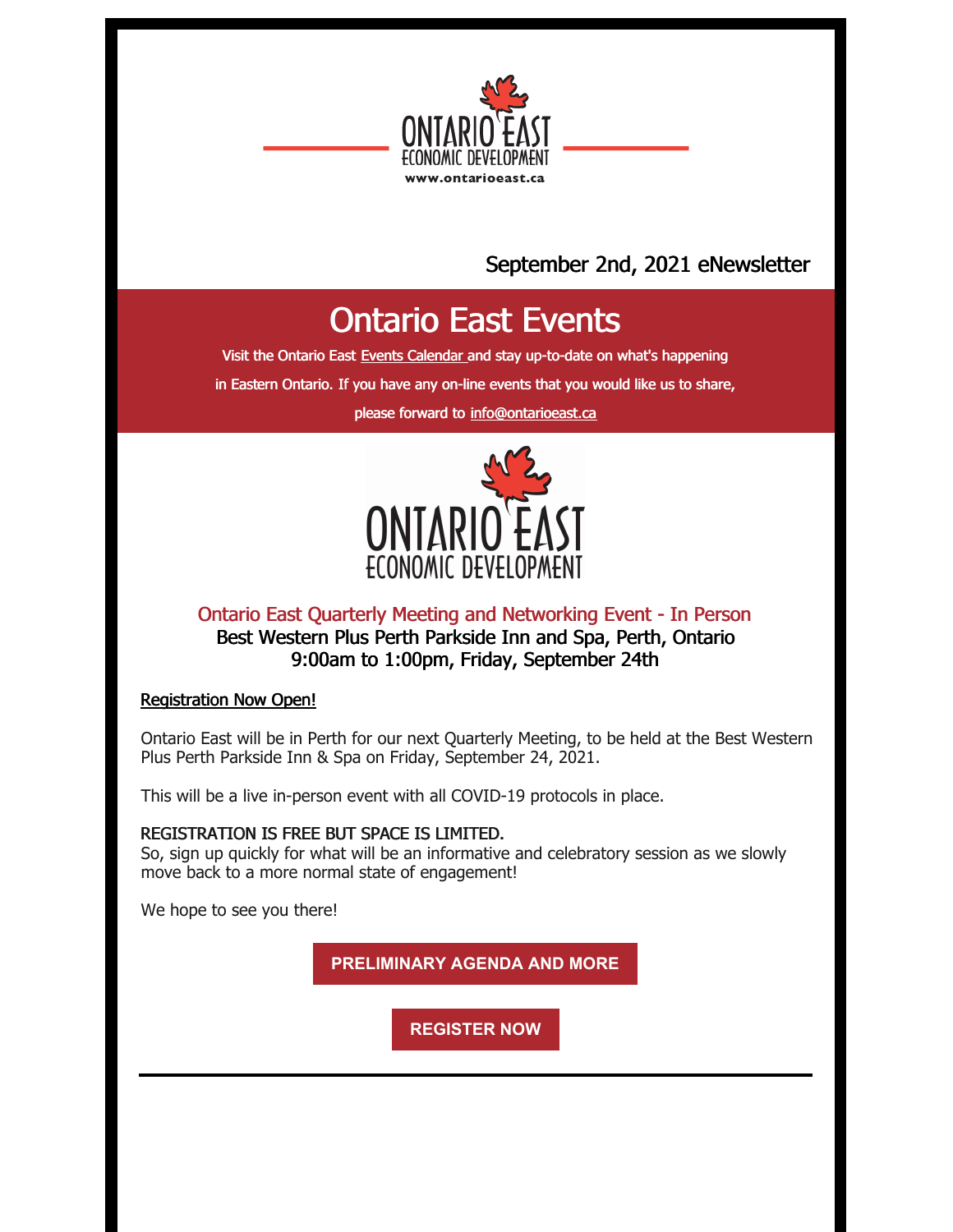

## Ontario East Municipal Conference 2021 Virtual Wednesday, October 20th and Thursday October 21st

Extended: EDO of the Year Award Nomination Deadline - Now September 9th

Nominations are open to all Active and Associate members of the Ontario East Economic Development Commission. If you wish to nominate an individual, please complete the following Nomination Form, and submit to Ontario East by the deadline of 4:00 p.m. Thursday, September 9th, 2021.

**EDO of the YEAR AWARD [NOMINATIONS](https://files.constantcontact.com/35c7e81d001/b10a7c6b-cd3e-47b8-b6ed-32906bbf946f.pdf?rdr=true) FORM**

## 2021 Program, Sessions and Speakers On-line

OEMC is offering a wide array of sessions of interest to all of our attendees.

With three streams (Economic Development, Municipal & Community Development and Workforce Development), we have a great line-up of topics and speakers for all our delegates.

**2021 [PROGRAM](https://oemc.ca/2021-program/) 2021 [SESSIONS](https://oemc.ca/session-descriptions-2021/) 2021 [SPEAKERS](https://oemc.ca/2021-speakers/)**

## Registration Open

Ontario East is pleased to confirm that there has been no increase in our registration fees for this year.

Though Ontario East memberships are accorded to the individual, we are happy to extend the membership registration rate to any employee of a municipality or organization with at least one employee with an individual Ontario East membership.

**[REGISTER](https://oemc.ca/2021-registration/) NOW**

## New this Year: Regional Receptions

OEMC is excited to announce there will be five locations in Eastern Ontario that will host opening receptions on Wednesday, October 20 at 4 p.m. after the first day of sessions. This is an opportunity for you to network with your friends and colleagues in unique locations with all required pandemic protocols in place! You can sign up for the Regional Reception closest to you when you register for the conference.

Thank you to our sponsors below who will each be hosting a reception in their region!



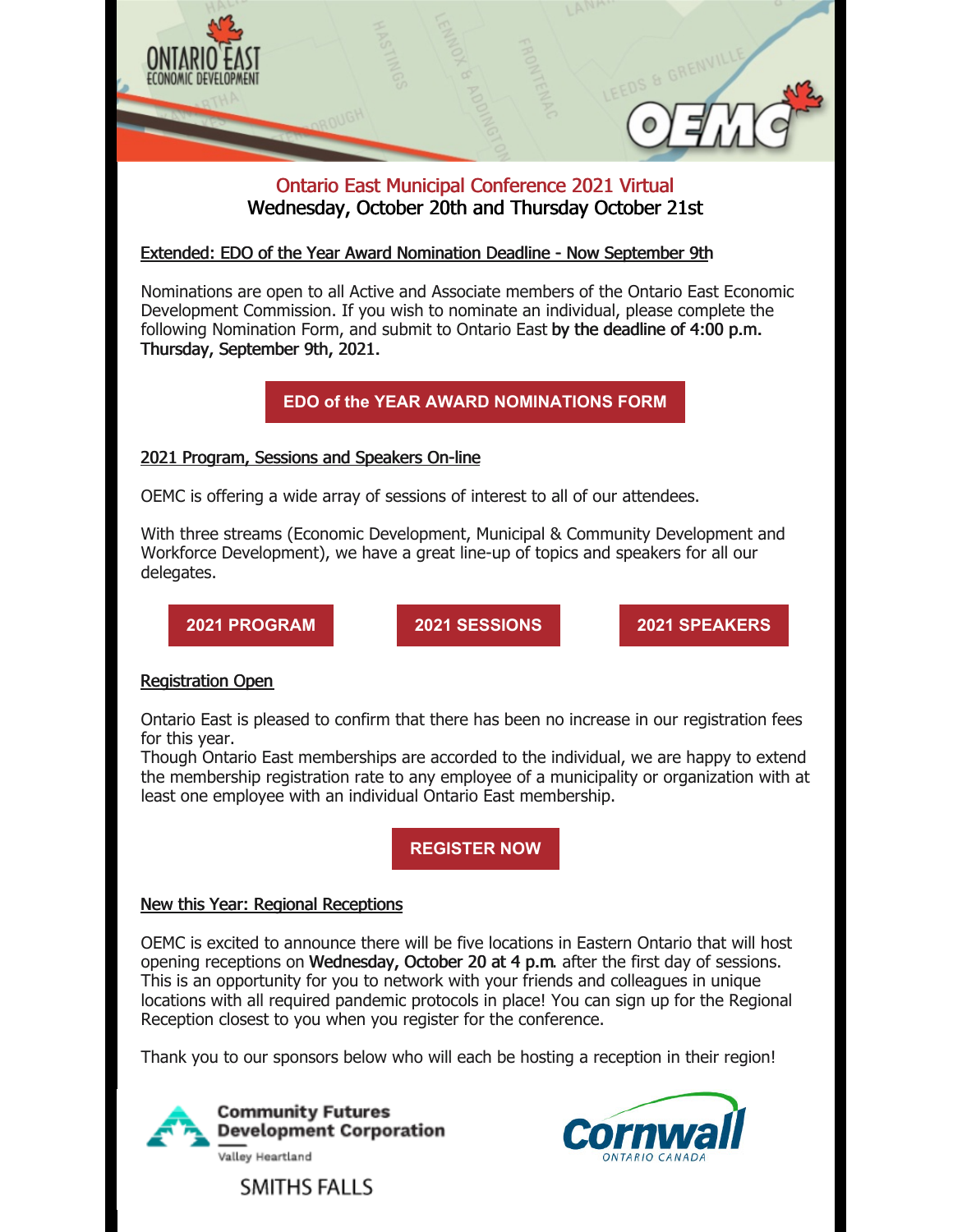





#### Sponsorship Opportunities

Support OEMC and take advantage of the many opportunities to access OEEDC Members and OEMC attendees, including the opportunity to be featured in a Virtual Exhibit Showcase to highlight products and services, and the opportunity to present a session at the conference and afterwards.

**SPONSORSHIP [OPPORTUNITIES](https://oemc.ca/2021-sponsorship-opportunities/)**

## Thank you to our 2021 OEMC Sponsors for their Support

Platinum:





Government<br>Frameworks.com

Silver:

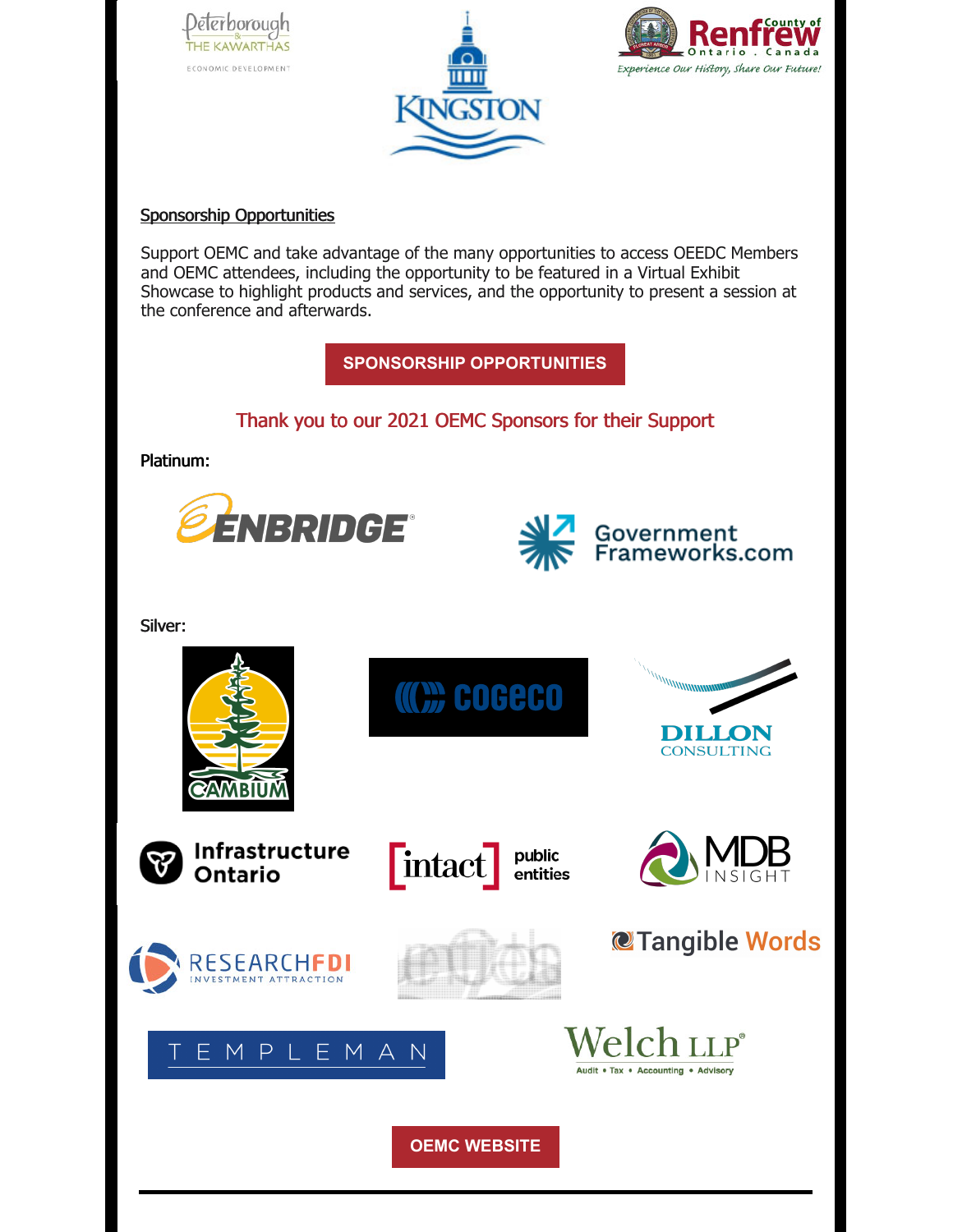

**Observatoire** du développement de l'Outaouais

## The Outaouais Development Observatory unveils the results of a major project on the cross-border situation

## Virtual Event 9:15am to 11:30am, Thursday, September 30th

The ODO and its partners invite development stakeholders to the unveiling of the results of a major project on the issues and opportunities generated by the Outaouais and Eastern Ontario's unique border position\*.

The unveiling will take place during a virtual event on September 30, 2021 from 9:15 am to 11:30 am.

This project was funded by the Fonds d'appui au rayonnement des régions of the Ministry of Municipal Affairs and Housing (MAMH) and has mobilized the knowledge and expertise of many partners.

\*For the purposes of this project, the organizer identifies eastern Ontario as the communities bordering Quebec: City of Ottawa and the counties of Renfrew, Prescott-Russell and Lanark.

**LEARN MORE / [REGISTRATION](https://ontarioeast.ca/events/outaouais-development-observatory-unveils-results-major-project-cross-border-situation)**

## Ontario East News

If you have any news that you would like us to share, please forward to [info@ontarioeast.ca](mailto:info@ontarioeast.ca)



## Ontario East Talent Identification Support Project Update (OE-TISP)

OE TISP: What Does "Leaders in Workforce Attraction" Look Like?

The Ontario East Talent Identification Support Project (OE TISP) is an OLMP funded project for our region to be leaders in workforce development.

One of the project's focus areas is to provide education to employers and jobseekers through our OE TISP blog.

For example, we've researched and collated strategies to help employers understand how their recruitment policies may need to change to attract talent.

For example, this article ---> [collatesadvice](https://blog.ontarioeast.ca/working-with-indigenous-peoples) to attract and support indigenous people in the workplace.

We've also written 128 articles to help Job [Seekers](https://blog.ontarioeast.ca/tag/for-job-seekers) choose eastern Ontario. Our most popular article? 9 [Reasons](https://blog.ontarioeast.ca/best-places-to-live-outside-of-toronto-9-powerful-reasons-to-relocate) to relocate to eastern Ontario.

Help [employers](https://blog.ontarioeast.ca/tag/for-employers) and [jobseekers](https://blog.ontarioeast.ca/tag/for-job-seekers) see eastern Ontario and this educational content by filling your social media calendar with **OE [TISP](https://blog.ontarioeast.ca/) blog** articles - subscribe to the OE TISP blog and you'll get all new articles delivered to your inbox at a schedule of your choosing.

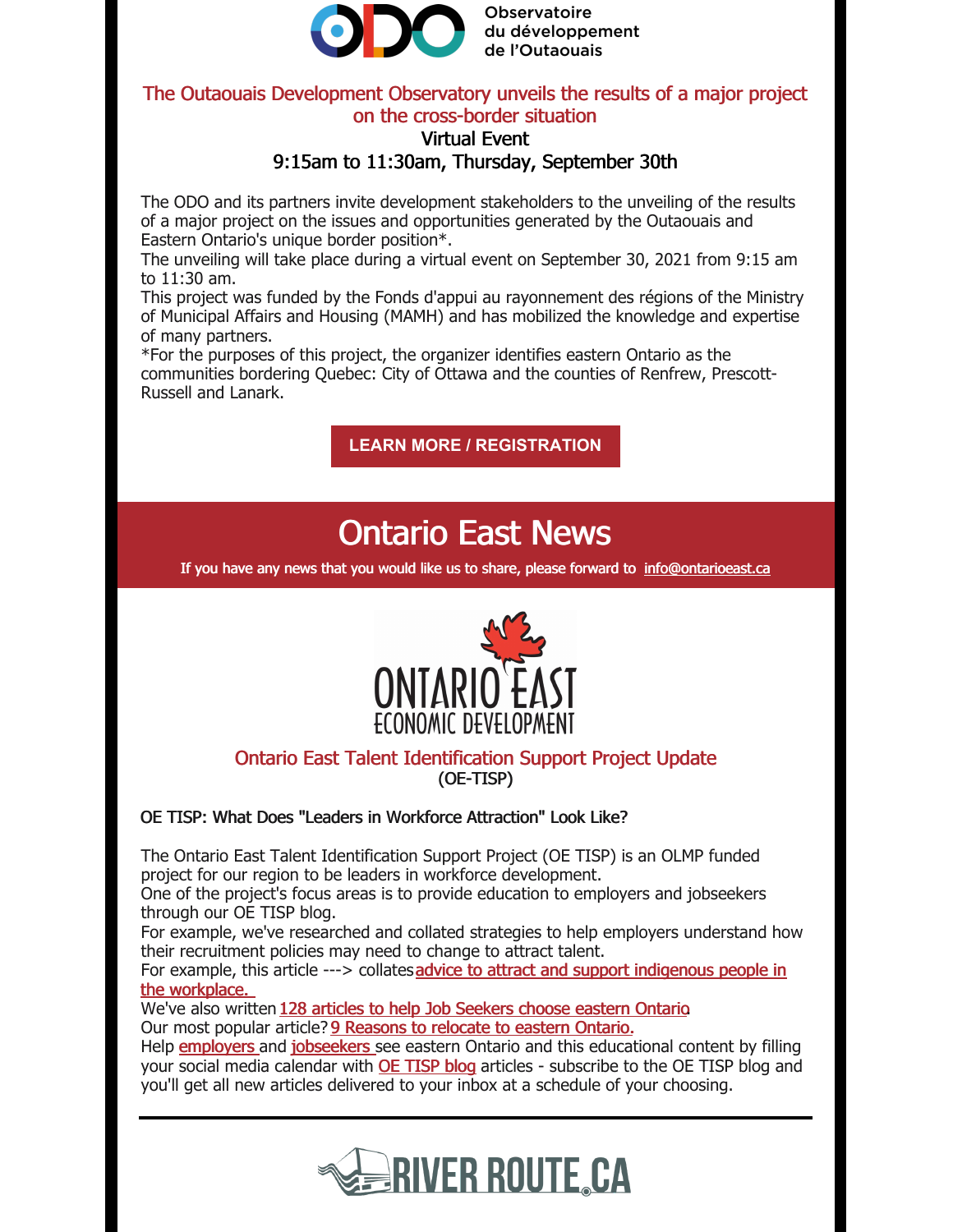### Ride the River Route Starting August 30th, 2021!

#### Media Release, August 24, 2021

PRESCOTT, ON - Four South Grenville Municipalities, includingAugusta Township, City of Brockville, Town of Prescott and Township of Edwardsburgh Cardinal, have partnered to bring transit service to the area with a bus route from Brockville to Cardinal along County Road 2, appropriately named the River Route.

Starting August 30th, 2021, the River Route will use a City of Brockville bus (thanks to their generous in-kind donation) starting in Brockville, to take commuters to popular workplaces in Prescott, Augusta and Edwardsburgh Cardinal in a 2-hour loop, 6 times per weekday from 5:30am – 5:30pm...

The 6-month pilot project is funded in part by theEastern Ontario Leadership Council. The EOLC issued a request for applications on January 14th of this year, with a goal to fund Commuter Transportation Projects in Eastern Ontario. The Town of Prescott has taken a lead role in securing funding from the EOLC, submitting an application with support from the other local Councils in February of this year. The four partner municipalities have each contributed with financial or in-kind support.

**[LEARN](https://ontarioeast.ca/news/ride-river-route-starting-august-30th-2021) MORE**

## Ontario East Success Story



## Potter Settlement Artisan Winery

In many ways, it is the story of the 'little winery that could.' In the face of derision from competitors, going against the prevailing wisdom and tightly held logic that a winery located north of Highway 401 in rural Hastings County was a folly, Sandor Johnson has proved the naysayers wrong – emphatically.

The creator, developer and intrepid spirit behind Potter Settlement Artisan Winery, Johnson has built a profitable and growing business based on the philosophy that quality trumps all other considerations.

From the initial idea of planting a revolutionary new strain of grape, the hale and hardy Marquette, to the building of the winery itself on the farmland occupied by generations of his family near Tweed, his desire has always been to make wine of superior character; one that would wow both the expert cognoscenti of the international wine world, as well as please the palates of those closer to home seeking an exceptional and elevated taste